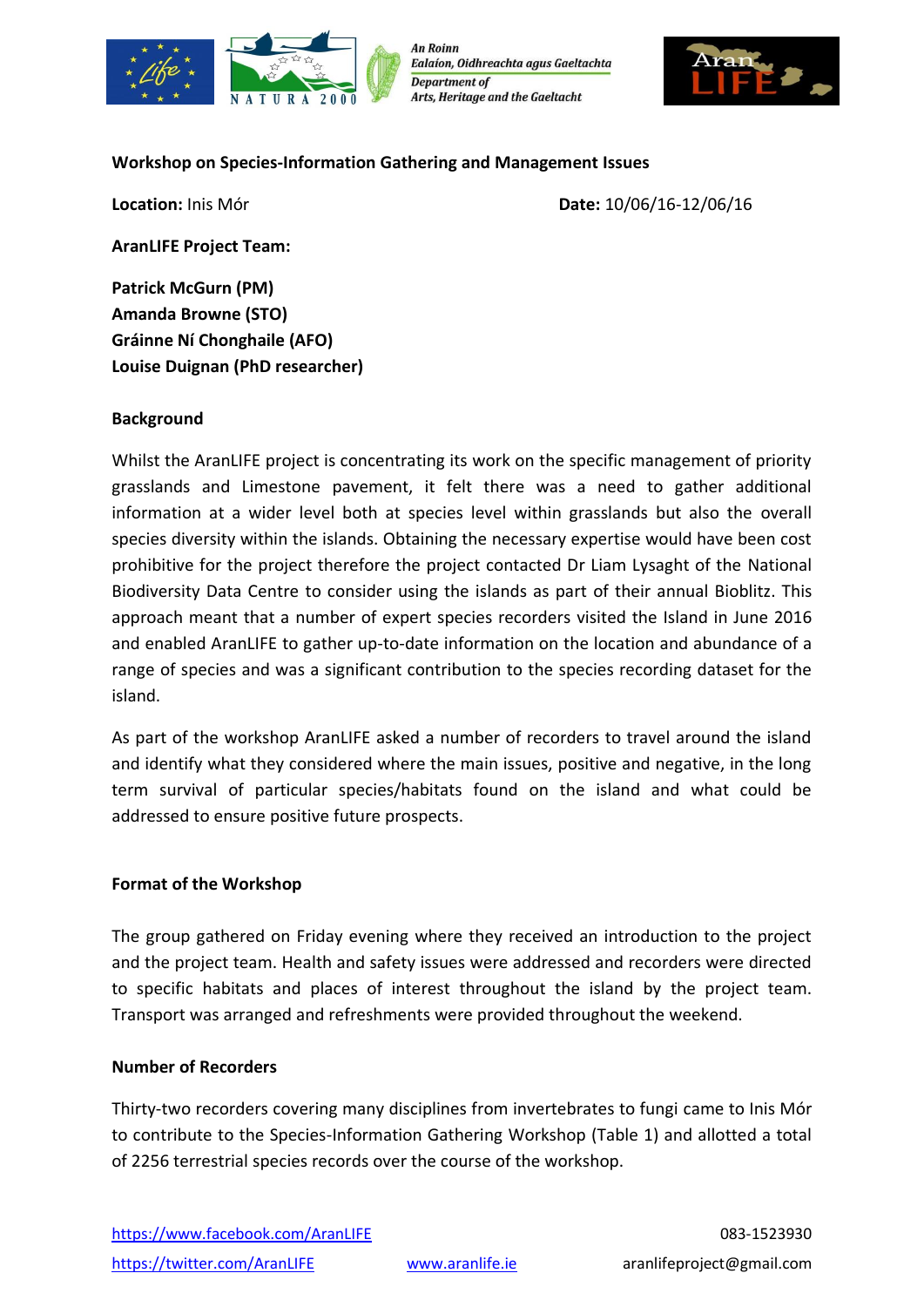

**An Roinn** Ealaíon, Oidhreachta agus Gaeltachta **Department of** Arts, Heritage and the Gaeltacht



Table 1. Recorders and their expertise

| <b>Phil Tifft</b>        | <b>Bats</b>                      |  |  |
|--------------------------|----------------------------------|--|--|
| Kate McAney              | <b>Bats, Terrestrial Mammals</b> |  |  |
| <b>Ruth Hanniffy</b>     | <b>Bats, Terrestrial Mammals</b> |  |  |
| Barry O'Donoghue         | <b>Birds</b>                     |  |  |
| Dermot Breen             | <b>Birds</b>                     |  |  |
| Penny Bartlett           | <b>Birds</b>                     |  |  |
| Maurice Eakin            | Bryophytes, Plants               |  |  |
| Kieran Connolly          | Fungi                            |  |  |
| <b>Brian Nelson</b>      | Invertebrates                    |  |  |
| Erin Jo Tiedeken         | Invertebrates                    |  |  |
| Grace Bond               | Invertebrates                    |  |  |
| Karen Shevlin            | Invertebrates                    |  |  |
| Medbh Burke              | Invertebrates                    |  |  |
| Paula Tierney            | Invertebrates                    |  |  |
| <b>Ronan FitzPatrick</b> | Invertebrates, Plants            |  |  |
| <b>Neil Browne</b>       | <b>Molluscs</b>                  |  |  |
| <b>Pauline Clerkin</b>   | Moths                            |  |  |
| <b>Philip Strickland</b> | Moths                            |  |  |
| Michael O'Connell        | Moths, Invertebrates             |  |  |
| Amanda Browne            | Plants                           |  |  |
| Ana Csergo               | Plants                           |  |  |
| Andy Bleasdale           | Plants                           |  |  |
| Anna Csergo              | Plants                           |  |  |
| Caitriona Douglas        | Plants                           |  |  |
| <b>Edwina Cole</b>       | Plants                           |  |  |
| Janice Fuller            | Plants                           |  |  |
| Louise Duignan           | Plants                           |  |  |
| Maria Hohn               | Plants                           |  |  |
| Yvonne Buckley           | Plants                           |  |  |
| Chris Peppiatt           | Plants, Bats                     |  |  |
| Olwen Gill               | Plants, Butterflies              |  |  |
| Patrick McGurn           | Plants, Butterflies, Moths       |  |  |
| Rebecca Jeffrey          | Terrestrial mammals, Birds       |  |  |
| Ferdia Marnell           | <b>Terrestrial mammals</b>       |  |  |

### **Results**

A total of 2256 terrestrial species records were collected over the course of the workshop amounting to a total of 777 species (Table 2) from 28 different taxa (Table 3).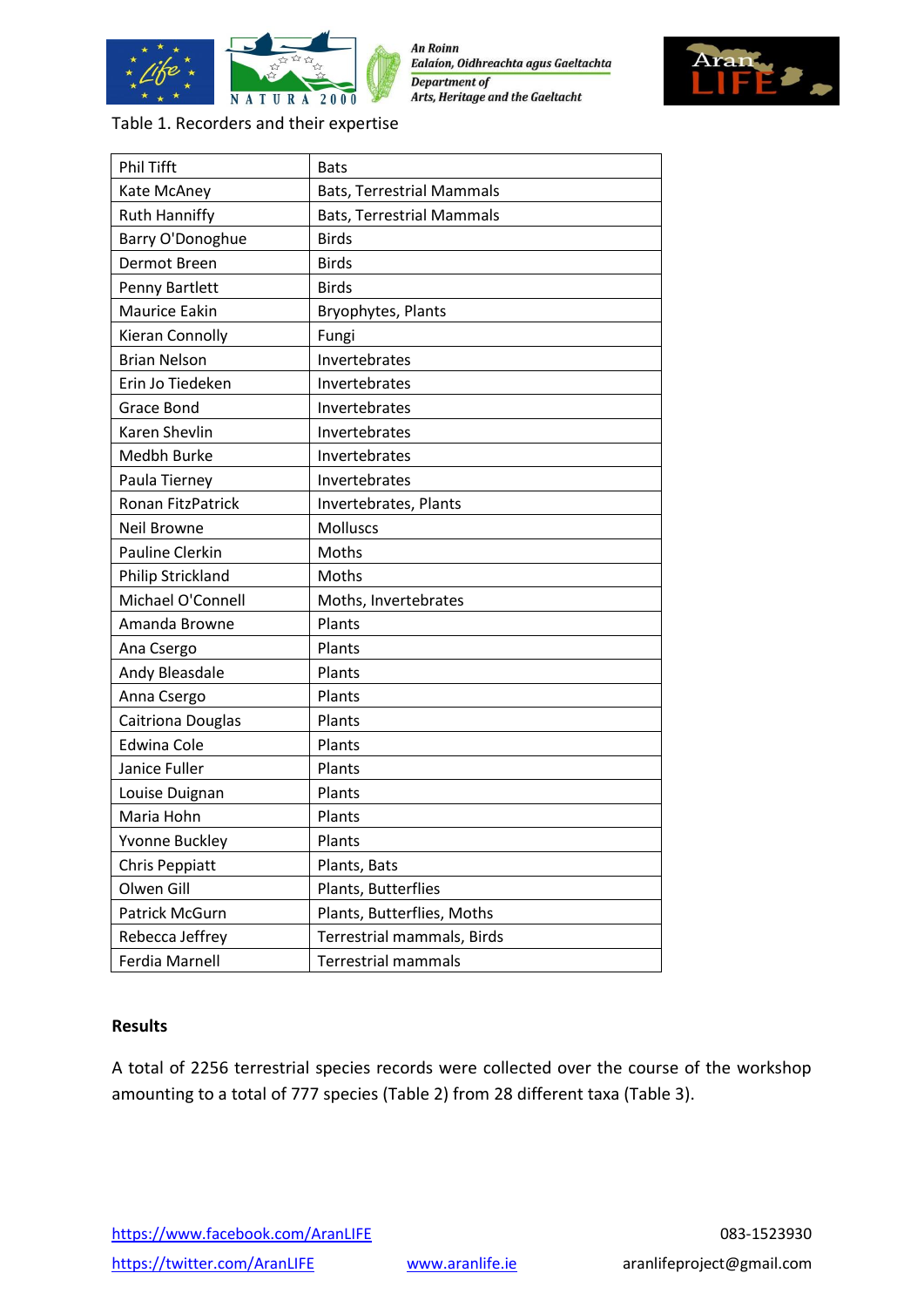

An Roinn Ealaíon, Oidhreachta agus Gaeltachta **Department of** Arts, Heritage and the Gaeltacht



#### **Table 2. Numbers of species recorded on Inis Mór in some of the terrestrial groups of species**

| Flowering plants, conifers, ferns and horsetails | 393                                         |  |
|--------------------------------------------------|---------------------------------------------|--|
| Mosses & liverworts                              | 55                                          |  |
| <b>Birds</b>                                     | 69                                          |  |
| <b>Butterflies</b>                               | 15                                          |  |
| Moths                                            | 167                                         |  |
| <b>Birds</b>                                     | 69                                          |  |
| <b>Terrestrial mammals</b>                       | 9 including 3 bat species (Leislers, Common |  |
|                                                  | Pipistrelle, Brown long-eared)              |  |

### **Table 3. Number of terrestrial taxa recorded on Inis Mór during species-information gathering workshop**

| acarine (Acari)              | insect - hymenopteran         |  |
|------------------------------|-------------------------------|--|
| annelid                      | insect - moth                 |  |
| bird                         | insect - orthopteran          |  |
| centipede                    | insect - true bug (Hemiptera) |  |
| conifer                      | insect - true fly (Diptera)   |  |
| fern                         | lichen                        |  |
| flowering plant              | liverwort                     |  |
| fungoid                      | millipede                     |  |
| fungus                       | mollusc                       |  |
| horsetail                    | moss                          |  |
| insect - beetle (Coleoptera) | reptile                       |  |
| insect - butterfly           | spider (Araneae)              |  |
| insect - dragonfly (Odonata) | springtail (Collembola)       |  |
| insect - earwig (Dermaptera) | terrestrial mammal            |  |

Many species of conservation interest were recorded during this workshop. Ten plants of conservation interest were recorded, six of which are Red Data Book species (Table 4).

# **Table 4. Plants species of conservation interest recorded during the species –information gathering workshop (NT: Near Threatened, R: Rare, LC: Least Concern, V: Vulnerable)**

|                         |                        | <b>Irish Red List</b> | <b>Irish Red Data Book</b> |
|-------------------------|------------------------|-----------------------|----------------------------|
| <b>Taxon Name</b>       | Common name            | Category              | <b>Species</b>             |
| Astragalus danicus      | Purple Milk-vetch      | ΝT                    | R                          |
| Centaurea scabiosa      | Greater Knapweed       | NT                    |                            |
| Coeloglossum viride     | Frog Orchid            | ΝT                    |                            |
| Crambe maritima         | Sea-kale               | ΝT                    | ΝT                         |
| Gentiana verna          | <b>Spring Gentian</b>  | <b>NT</b>             |                            |
| Helianthemum oelandicum | Hoary rock-rose        | <b>NT</b>             | R                          |
| Ophrys apifera          | <b>Bee Orchid</b>      | LC.                   | ΝT                         |
| Primula veris           | Cowslip                |                       | NT                         |
| Saxifraga rosacea       | <b>Irish Saxifrage</b> | <b>NT</b>             |                            |
| Viola hirta             | <b>Hairy Violet</b>    | VU                    | V                          |

<https://www.facebook.com/AranLIFE> 083-1523930 <https://twitter.com/AranLIFE> [www.aranlife.ie](http://www.aranlife.ie/) aranlifeproject@gmail.com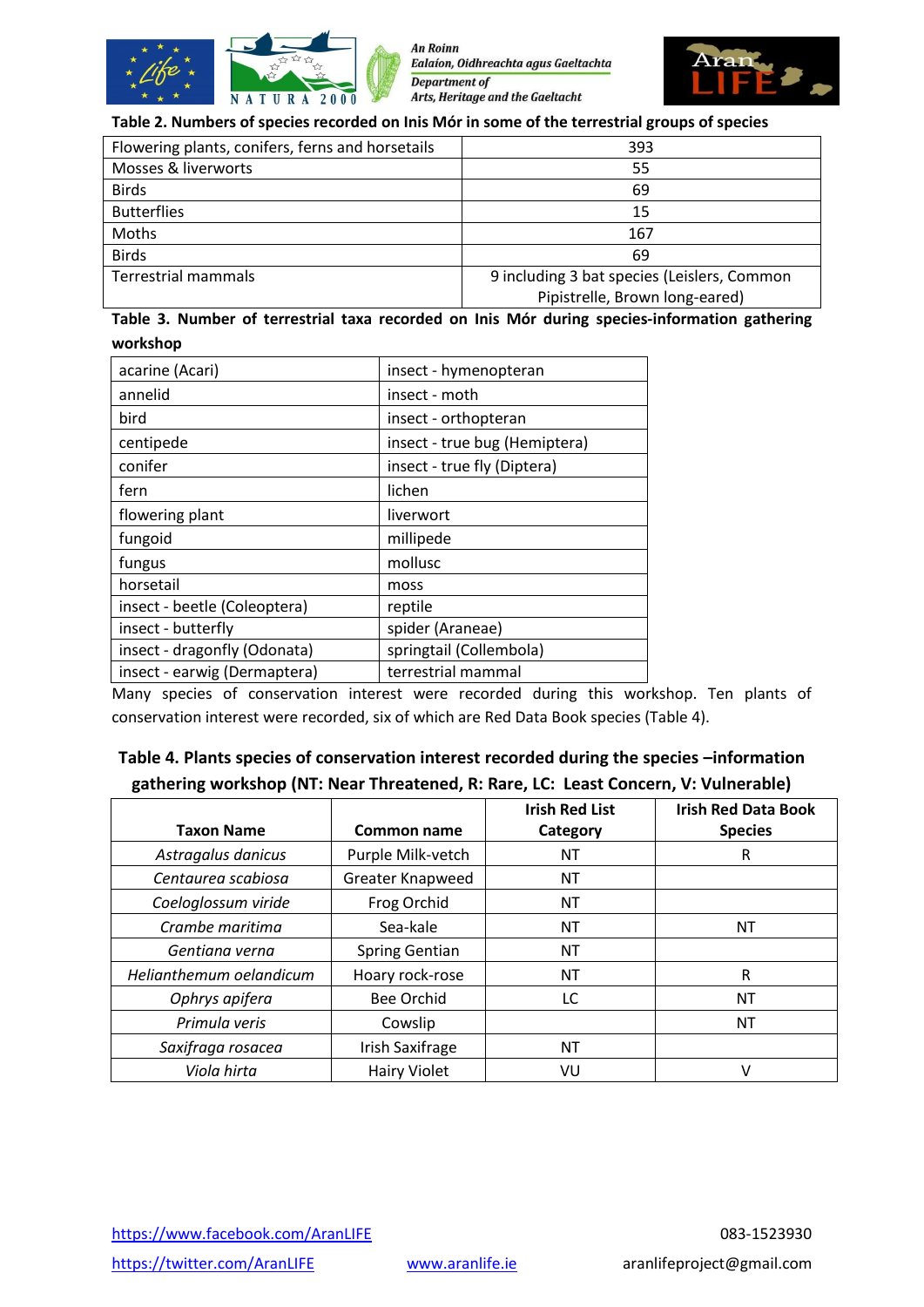



#### **Questionnaire**

AranLIFE selected a number of people to answer questions when they were out recording to get an expert view of habitat management. Selected recorders were from a range of professional backgrounds, both government agencies academics and professional ecologists. This was a unique opportunity to gather their thoughts and impressions of the habitats and projects work on the island.

The main points of the questionnaire responses were:

- Scrub encroachment of species-rich calcareous grassland is a major threat on the island. However an element of scrub was still deemed to be a positive feature for wildlife. General consensus was that up to 10% of the area scrubbed up was an acceptable, but greater than that the loss of species rich grasslands was problematic.
- Maintenance of the low-intensity traditional management strategy is key to conserving the species-rich habitats
- Inis Mór has a fantastic wealth of species-rich habitat over a relatively large area in comparison with similar habitat on the mainland which would be confined to small isolated areas.
- Further research work in to Bumble bees on the island and how their nesting patterns relate to field conditions would be interesting
- Using a range of key indicator species would be useful in assessing the impact of management.
- Machair habitat at Iararna is overgrazed by rabbits and consideration should be given to some form of rabbit control
- The socio-economic issues are central to the success of management on the Aran islands

Here is a summary of the responses to each question

## **Q1 Based on your visit to the island what are your views on general condition of the habitats of the island specifically Machair, Calcareous Grasslands, Limestone Pavement and their Mosaics.**

- Scrub encroachment is an issue on Inis Mór which is not as evident on Inis Meáin which supports large number of lepidoptera species, including most of the Burren specialities.
- Pretty good condition but there is evidence of encroachment
- Relative to other areas in the country hosting similar habitats, I feel the condition of the habitats on the island is generally quite good.
- The machair hosted the expected species complement but was quite mossy in character and appeared to be suffering from rabbit grazing in the areas close to the airstrip.
- Herbicide application did not appear to be an issue on the island.
- Fantastic diversity … especially the species-rich grasslands. It's reassuring to know that so much of the island (Inis Mor) is wall-to-wall habitat of high conservation value (unlike much of the country where such botanical variety occurs as small 'islands' only).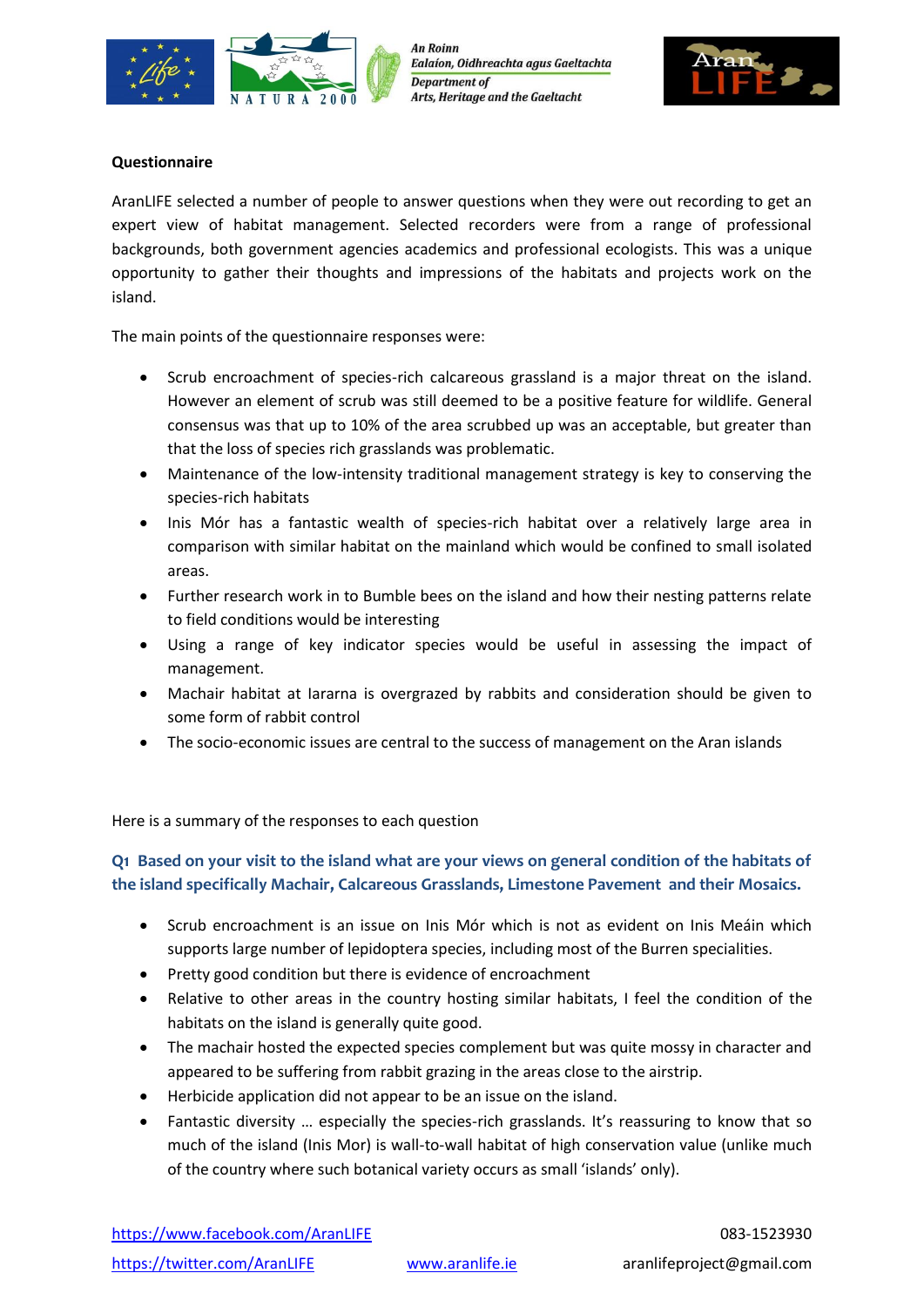



 In general the other habitats were in good quality. My impression of the small fields was that they were of less interest for invertebrates, the more interesting species being seen in unenclosed areas.

## **Q2 What are the main threats to the different habitats? List any ongoing, past or potential activities that threaten the overall condition of the habitat.**

- Scrub encroachment and the resultant loss of species-richness in the grassland and the pavements clearance of limestone. It still goes on, not on the scale it once did and really should never be allowed.
- Undergrazing / no clearance of scrub. Loss of calcareous grassland species.
- Potential overgrazing. This could have a significant impact on Small Blue habitat and numbers.
- The escape of invasive species needs to be tackled and prevented.
- Land abandonment, scrub encroachment and past land reclamation and improvement have and are currently shaping this landscape.
- The lack of invasive species, low intensity farmland, lack of traffic etc all contribute to high biodiversity. But against that the island has reduced species diversity as they are offshore and lack many habitats.
- There is under recording of many insect groups and some research on these would be useful
- Relaxation of the current pastoral regime due to the high costs and low returns from cattle raising

## **Q3 If you were to implement a management plan on any farmed area you visited would you have any additional actions, grazing times or do you feel the status quo is sufficient.**

- Does the current condition reflect current management or past management ?
- Even though the habitat appears to be in favourable condition at present, is there a threat of disimprovment unless the management regime changes.
- Overgrazing by rabbits in the machair is a concern.
- Scrub removal and a traditional grazing regime is imperative for the grasslands/fields. The status quo is not really an option if under-management is the result.
- I think it would be interesting to look at the bumblebees on the island and in particular where do they nest. Are they nesting in the fields or are they concentrated along the ungrazed areas? And do invertebrates respond to grazing and timing of grazing?

**Q4 One of the actions involved in the AranLIFE Project is the removal of scrub, particularly Blackberry/Bramble (***Rubus fructicosus) and Blackthorn (Prunus spinosa). The high occurrence of stone walls seems to offer shelter to the plant and it was traditionally removed by hand. Do you feel there is an acceptable level of scrub and if so at what percentage threshold (in terms of total cover of the field) should it be addressed?*

 Ideally a little less than is evident at the moment but realise this is hard to achieve with less farming and less people actively involved in farming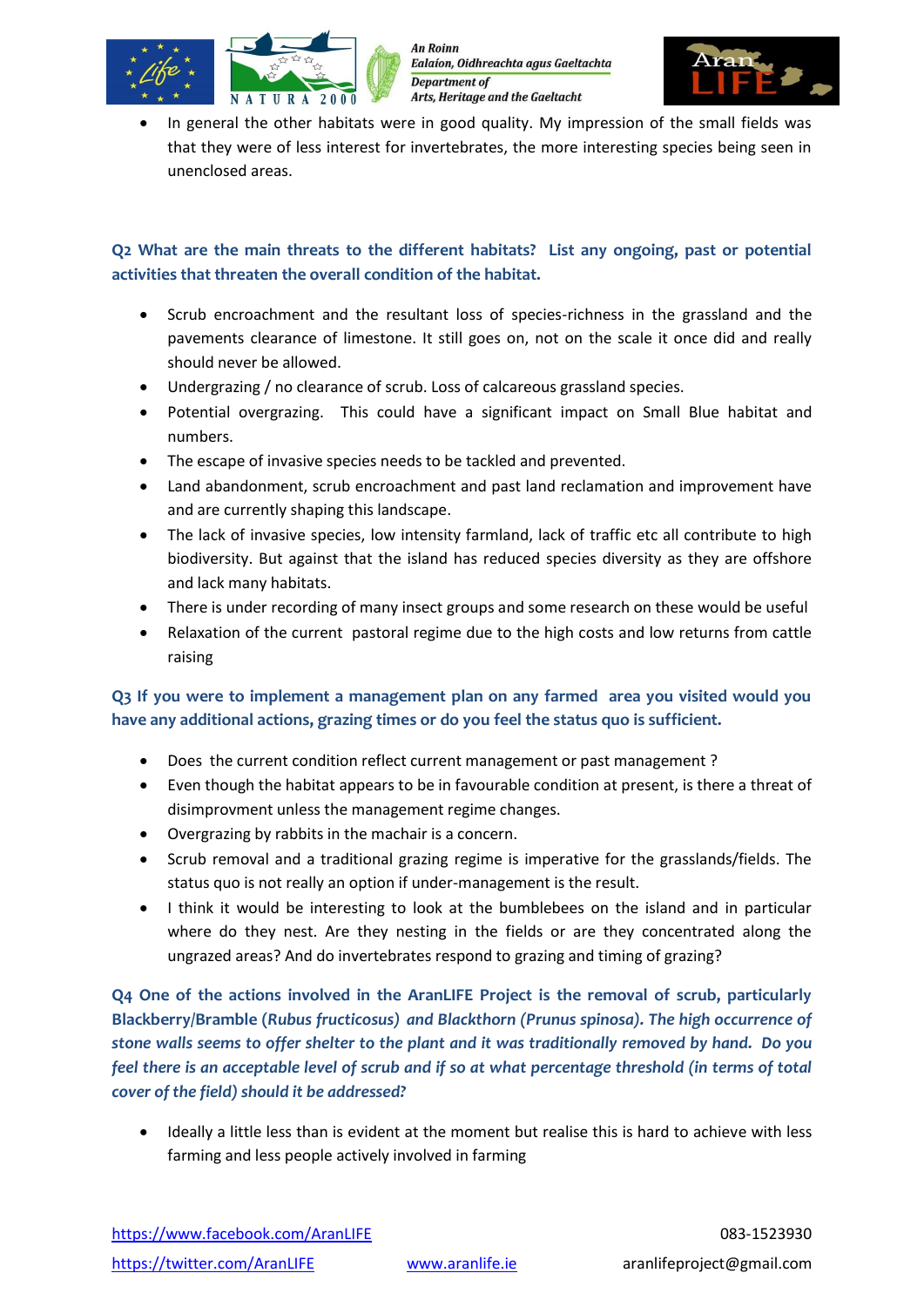



- There is never an acceptable level of scrub, as it is always prone to expand. I would be concerned at habitat level if the area is greater than 5% and at field level if it is greater than 10%.
- Given how significant Aran's species-rich grassland are to the country overall resource, I think only a very small percentage threshold is acceptable (maybe 10%)
- I thought the balance of scrub was fine in the areas I visited at.
- Depends on the objectives of the landholders as well as the conservation objectives. If there are some fields that are likely to thicken up with scrub due to natural successional processes and lack of motivation of the landholder to manage then a landscape scale spatial planning approach might suggest that you leave these unmanaged and manage more intensively elsewhere. This would lead to a "zoned" approach to management rather than one general rule.

# **Q5 Is there any specific species that should be considered where the general management of grasslands is not meeting the overall habitat requirement? If so what additional actions could be considered?**

- The focus should always be habitat specific, but attention should also be paid to the species complement. I don't believe that species and habitat priorities are generally that different on the islands. I am thinking of Vertigo, Chough and plant rarities.
- Key indicator species (from different taxons) should be used for assessing habitat quality. Scrub removal and grazing regime seem sufficient actions to halt the loss of grassland diversity.

### **Additional Comments**

- The island is looking great and the species-information gathering workshop proved that there is a wealth of species present. Botanically it did very well on records of priority species which is encouraging.
- The footprint of the project was visible during my visit. I think I could identify participating farms based on the management of habitats at field level. I could certainly identify non-participating farms where management was poor. Well done to all concerned.
- I was concerned that Pheasants were introduced to the island recently. I think that they should be removed but could also be used to highlight the incorrect introduction of species from the mainland.
- The socio-economic issues are central to the success of management on the Aran islands. Understanding the behaviour and motivations of individual farmers is critical to understanding the likelihood of success of current actions and the sustainability of activities like Aran Life in the future.
- Congratulations to the AranLIFE team. It was very well organised and wonderful to have the opportunity to take part.